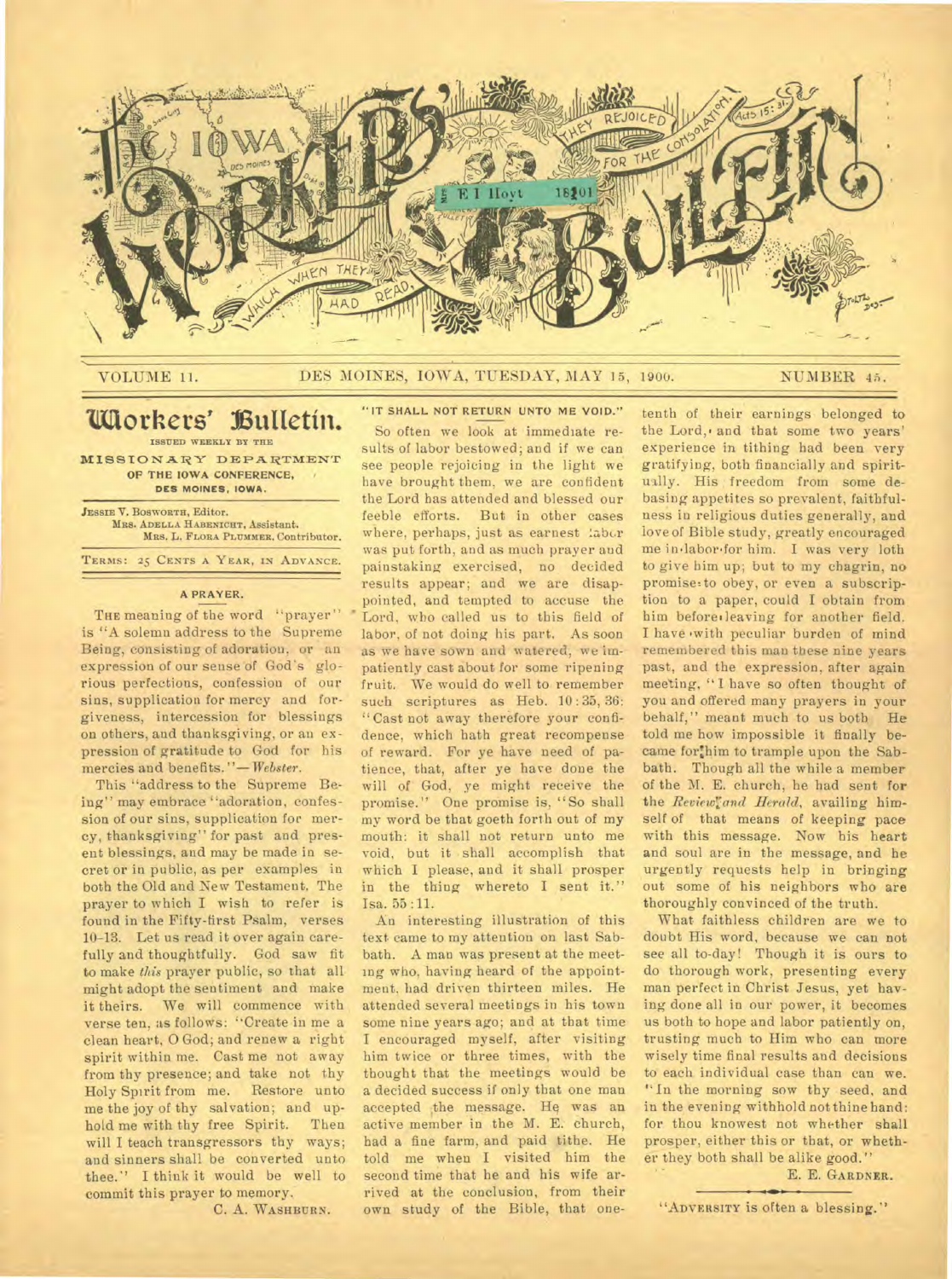#### **FROM NORTH CAROLINA.**

*Dear Ones:* Sister Beaman arrived Friday, April 27. I met her at the depot, and you can imagine the meeting. We were soon at "Home," where we united our voices in praiseand thanksgiving unto Him who is greatly to be praised. Sabbath was a precious day to us. After the Sabbath we called to have a season of prayer with the only Sabbath•keeper living here. Eleven years ago, while living in Washington, D. C. she bought "Bible Readings" from a canvasser. Two years later she studied it, and began the observance of the Sabbath. Although alone, she has been loyal and true. It would do your soul good to hear this mother in Israel talk of God's goodness and power. She, with her two daughters and a few neighbors, is reading "Desire of Ages" through the second time. She is a reader of the *Signs*  and *Review,* consequently is awake and up with the message. She said to me: "Daughter Mollie, last Friday morning, awaking at an early hour, I was greatly impressed by the Spirit of God with the shortness of time, and the soon coming of our Lord. I earnestly sought the Lord to help me to get ready. I thought of my relatives, and went at an early hour to plead and pray with them to get ready; for Jesus is soon coming." Some of her neighbors meet with her upon the Sabbath in a Bible study.

0, that I had words to present this field in its need of Christ! "The South is calling to God for temporal and spiritual food, but it has been so long neglected that hearts have become hard as stone. God's people need now to arouse and redeem their sinful neglect and indifference of the past." "But there should be no delay now." I was greatly impressed as I read Eld. Irwin's sermon, "The Third Angel's Message," in the last *General Conference Bulletin.* Then I turned to the statistics of the eight districts, found on page 118. We find few laborers in Districts 2 and 7. Just think of 'only two in South Carolina, with one church of thirty-five members. In North Carolina there are five laborers, four churches, membership one hundred and twenty-nine. Other States are equally as needy as these. There are only seventy-three workers in this large district of nine States, while Iowa has sixty-five. May the Spirit of the Lord move upon hearts to hear the "Macedonian cry."

Sunday I had a precious time with

three readers. The Lord is wonderfully blessing, going in advance and opening up the way. I have many things to learn. The Lord has wonderfully blessed me in health. **In** one month I have gained five and one-half pounds. May the Lord bless you at the soon coming camp-meeting. Minnie and I are happy in the work.

**MOLLIE** R. **LONG.** 

*419 Grace St., Wilmington, C.* 

## **FIELD REPORTS.**

#### **SIOUX CITY MISSION.**

LAST November I was asked to take charge of the Sioux City mission. The Committee had become satisfied that a change should be made in the method of work in our missions; that more time should be spent out in the city visiting, and iu holding cottage meetings and Bible readings. Consequently, there was associated with me quite a corps of workers, and we entered heartily into the work. We soon found that we were greatly hindered by domestic work in the mission, cooking, washing kettles, scrubbing, makingbeds, fumigating, etc. I think all the workers were fully convinced that we had not yet reached the proper method of labor; but we said, "We are here, and have the building on hand, and with the Lord's helpwe will do the best we can." And the Lord did bless our labor. After listening to the Testimonies that were read at the District Conference in regard to city missions, we were advised by the Committee to plan to close that part of the work. This seemed rather difficult, as the building had been leased until next November. The workers made the matter a subject of prayer, and left all in the Lord's hands, willing to remain in the building or to be released. Just a few days before the first of May the way opened, and the building was taken off our hands, and furniture which we hardly knew what to do with<br>was sold. Thus the Guiding Star Thus the Guiding Star mission was closed May 1. A few workers remain to follow up the work begun in the city. I hope a good corps may be sent to Sioux City after the camp-meeting, to push the work there.

I will give a brief report of labor done during our stay of five and onehalf months in the mission: 2,382 were lodged, many thousand penny lunches were served, 585 Bible readings held, 145 meetings conducted, 2,045 family

visits made, 552 papers sold, 935 papers given away, 105 subscriptions obtained, 19,158 packages of reading matter distributed, and 50 *Good Health*  journals sold. As a result many are interested, some are keeping all the commandments of the Lord, andothers we hope will soon walk in the light of God's Word.

I am now in Des Moines arranging to ship the camp-meeting supplies to Ames. We have a fine location for our camp-meeting there; and we hope to see many of our brethren and sisters throughout the State in attendance.

J. W. **DORCAS.** 

### **IN EASTERN IOWA.**

**SINCE** leaving my school March 23, my time has been spent with several of the churches in the eastern part of the State. Besides a short visit at my home in Marshalltown, I have visited Traer, Olin, Oxford Mills, Delmar, Le Claire, and Muscatine. holding meetings and visiting the homes in each place. I have also visited isolated members in Marion, Anamosa, and Maquoketa. At Muscatine, Traer, and Delmar the ordinances were celebrated. At each place our brethren were glad to receive a little help, and at Oxford a good hearing was given by outside friends. I am sure that in the hearts of some there the seed is finding soil in which it can grow. I was sorry to leave for other appointments.

This report finds me at Davenport, where sickness compelled me to drop the work over two years ago. After staying here over Sabbath and Sunday, it is my purpose to return to Olin to remain till camp-meeting. It has truly been a privilege for me to see these little companies once more, as nearly all of these places have been at some time in the past my field of labor. May God's blessing rest upon them all, and keep us all faithful to the end.

BURT E. FULLMER.

#### **DUBUQUE.**

ANOTHER Conference year is in the past. In reviewing the year's work we can only say with the Psalmist, "Surely goodness and mercy" have followed us, and from the depths of our hearts exclaim, "Bless the Lord, 0 my soul." Since January 1, nine have united with the church. We have had baptism twice. Last Sabbath five were buried in the watery grave, to arise in newness of life, six uniting with the church. A number are keeping the SaLbath who expect to unite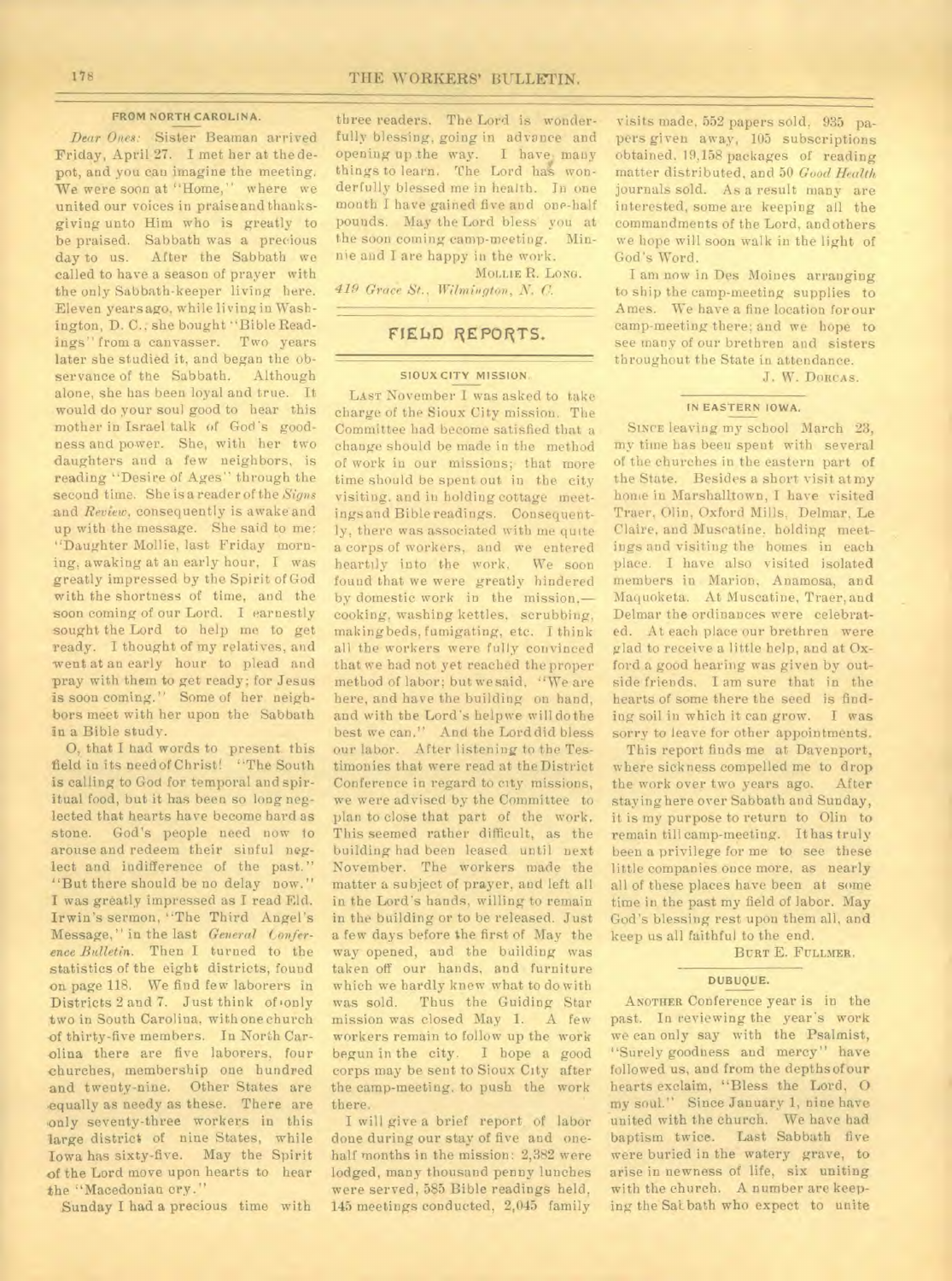with the church after camp-meeting. Among these are several of considerable influence in the city. In the last year more has been accomplished among the wealthier class than ever before. The school teacher from Minnesota who accepted the truth while visiting a friend with whom we were holding readings, is faithful; and since her return to Minnesota, by the aid of "Thoughts on Daniel and the Revelation" and the tracts she took with her, she is rejoicing in the conversion of her sister and a professor in educational work, to the truths of the third angel's message. Two of those uniting with the church are preparing to enter the Bible work the coming year. One, a German brother, expects to work among his own people; and we believe he has a bright future before him, because of his consecration to the work, .although a short time ago he was a prominent liquor dealer and a spiritualist medium. One of those baptized accepted the truth through work done by Sister Martha Leuz during her short stay as a Bible worker in this city. The church is in a prosperous condition, and will be well represented at camp-meeting, if all goes well. One of the new members gave us ten dollars to be used among *the* sufferers in India, and is also sending our literature to the lepers in California. Each one manifests in some way an interest in the advancement of the message, and all are doing their part in spreading the truth in this dark city. If the Lord so directs, it is our desire to spend another year in<br>this field. G. R. HAWKINS, G. R. HAWKINS, MRS. G. R. HAWKINS.

#### **SOUTH OTTUMWA.**

IT has been some time since I have said anything through the BULLETIN, but not because I am discouraged. am of good courage in the Lord and his work. I have spent several months in South Ottumwa; and feel that the Master has been using me in warning some five thousand people of the approaching crisis. I have commenced house-to-house work on the North Side now, and find evidences every day that such work should be done. I called on a lady who purchased "Heralds" and gave her order for the *Signs*  for six months last fall. She renewed the paper for one year, saying that she hoped ever to keep it in her home, and that she and a sister near by were convinced of the Sabbath truth. could see that the Spirit of truth is leading toward the light there, guiding souls to the true fold.

0 for an increase of faith and-courage, to surmount obstacles, and winnow the wheat for the heavenly garner. The Master soon is coming, and The Master soon is coming, and shall he find you and me, dear brother and sister, bearing faithful witness? A. J. IDEN.

## **TfiE BOOK WORK.**

#### **EXTRACTS FROM LETTERS.**

LEWIS HILLIARD, ALGONA: "I stayed all night this week with a Free Methodist family. They had bought a "Prophecies of Jesus", but burned it, and said they would not have any S. D. Adventist books in the house. They told me I would have to give an account for the error I was getting before the people. The day following I took more orders than all the week before. The Lord blesses my efforts, and I am glad to have a part in getting the truth before the people."

J. P. GAEDE, CHARLES CITY: "The Lord has blessed me wonderfully the past week. To him be all the praise."

PETER JACOBSEN, SHELBY: "When the work goes the hardest, the Lord blesses me the most."

BRO. 0. C. MARKEL was able to work again last week, having recovered from the mumps. He says: "I am still of good courage, trusting in the Lord for help. I need his guiding hand all the time. He never lost a battle."

BRN. KARL BAUER AND HENRY BAETKE, not finding it practicable to continue the work among.the Germans in Scott county, have joined Bro. and Sister Tilden at Anamosa.

| CANVASSING REPORT FOR WEEK |                            |                       |
|----------------------------|----------------------------|-----------------------|
|                            | <b>ENDING MAY 4, 1900.</b> |                       |
|                            |                            | Hrs. Ord. Val. Helps. |

**THE COMING KING.**  Phebe Vosburg............34 19 \$19.00<br>L. Alton June ................43 13 12.60 **L. Alton June .............43 13 12.60**<br>Arthur Rhoads ...........44 15 15.00 Arthur Rhoads .........44 15 15.00<br>Mrs. Arthur Rhoads .... 9 7 6.25 Mrs. Arthur Rhoads ..., 9 7 6.25<br>Julia C. Johnson .......... 7 1 1.00 Julia C. Johnson 7 1 1.G0 Cora Quinn 7 2 2.00 H. B. Tilden 49 36 30.00 2.90 Mrs. H. B. Tilden 23 **II** 9.00 1.25 Louis Manfull .............37 **DESIRE OF AGES AND COMING KING.**  Cora M. Davis ... ... 24 14 \$17.50 \$2.75<br>O. C. Markel ... ... ... ... 37 9 14.00 1.10 0. C. Markel ................ 37 **DESIRE OF AGES.**  Mary L. Haskell...........20 3 \$ 9.50 \$1.25 **COMING KING AND GREAT CONTROVERSY.**  J. P. Gaede .43 17 \$23.50 \$ .50 **HERALDS OF THE MORNING.**  Peter Jacobsen............. 39 2 \$ 2.50 \$2.50 **PROPHECIES OF JESUS.**  Lewis Hilliard..............45 8 \$16.25 \$4.75 DELIVERIES. Books. Value. Helps. Lost.<br>...... 1 \$1.00 Cora M. Davis ........... 1 \$1.00<br>H. B. Tilden ................ 1 1.00 H. B. Tilden ................ 1 1.00<br>Mrs. Arthur Rhoads .... 3 2.25 Mrs. Arthur Rhoads .... 3 2.25 Arthur Rhoads............ 2 2.00 L. Alton June..............  $1$  1.00<br>Phobe Voshurg 2 2.00 \$3.25 3.00 1.60 .35 .25

#### SUMMARY. No. of agents 15 Value of \$198.10 **g" "** orders 169 " helps sold ....... .. ...................... \$ 26.70 Total value \$204.80 Value of deliveries ............................ \$ 9.25

Phebe Vosburg .......... 2

## THE SABBATH-SCHOOL.

#### **CONDUCTED BY MRS. JESSIE** L. **ADAMS.**

#### REPORTS FROM CONVENTIONS.

MRS. LYDIA E. MOORE reports for the Blencoe Sabbath-school: "Our convention was held April 28, and we had two sessions in which we carried out, as nearly as we could, the program sent us. Two papers were not prepared, owing to circumstances; but the topics were quite fully discussed, and we believe some good information was gained in this way. The papers that were read were full of good things; and surely if we practice the suggestions presented, we cannot but be benefited. A part of the Onawa company met with us, and rendered valuable assistance. The Onawa children sang two songs in a way that showed to some extent the benefit of earnest church-school work. We were to have the help of one of the State officers, but circumstances changed it otherwise.. But in our experience we realized that God is no respecter of persons. May the Lord's blessing be added to all who listened and helped."

THE following is from Audubon: "The convention was held May 5, and the program that was sent out to all the schools was used, with the addition of some songs and recitations for the children and youth. Three papers were read, and the topics were thoroughly considered. The discussion of the papers was very interesting, as so many felt free to talk. A children's meeting was held at the close of the day's work. All seemed benefited, and all could sing with the spirit, to close, "God Be With You Till We Meet Again."

FROM Sioux City: "Our convention was held April 22. Sunday. Four schools were represented: Sargeant Bluff, Springdale, Sioux City, and South Sioux City. Though the work was done under some difficulties, we feel that it was not in vain. Three papers were read, and each subject thoroughly considered. A children's meeting formed part of the program. Bro. Hughes, of the Nebraska Conference, was present, and spoke on the "Spirit of Working"; the motive is what determines the character of our work. All felt benefited by our meeting."

"YE are kept by the power of God through faith."